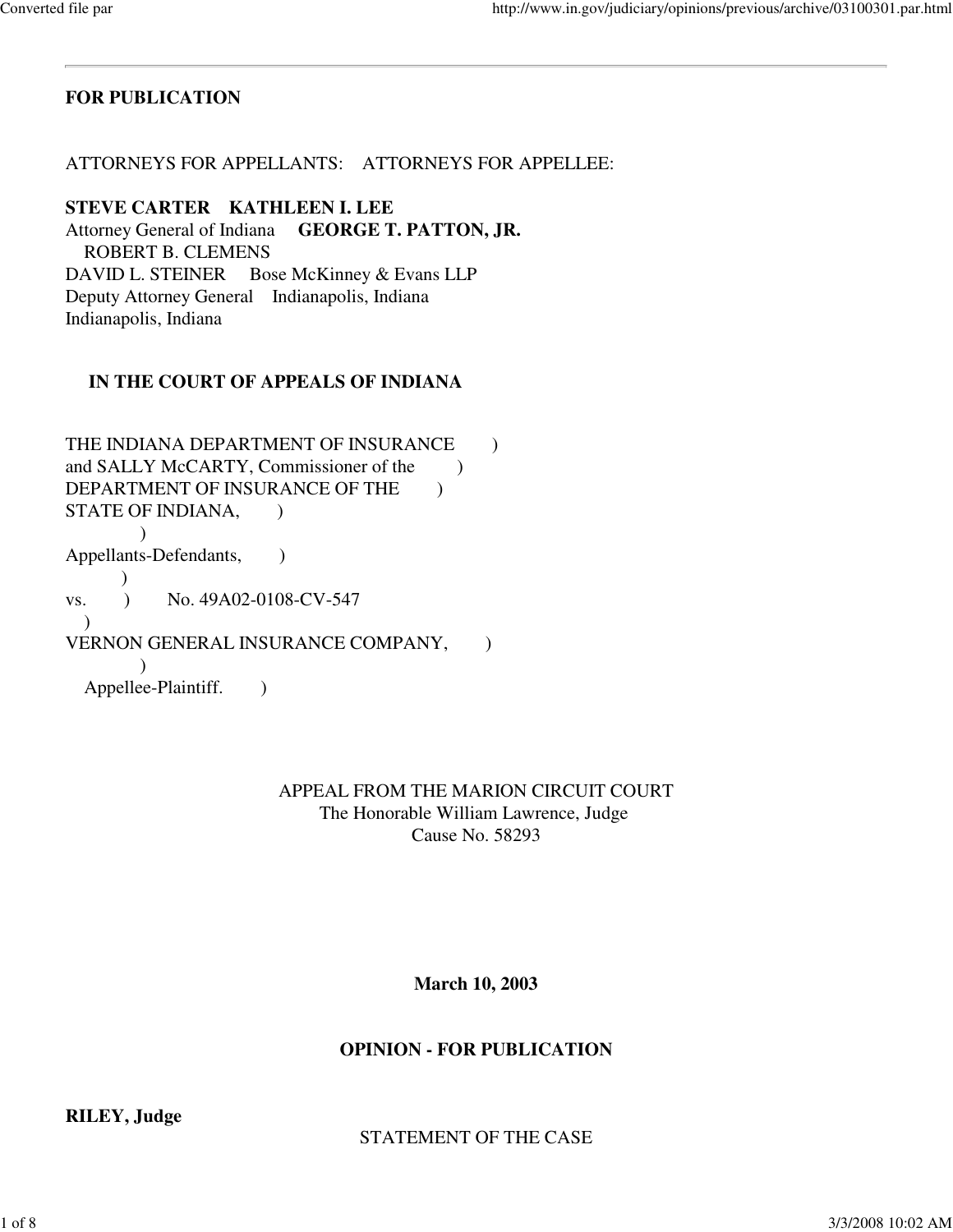Appellants-Defendants, the Indiana Department of Insurance (the Department) and Sally McCarty (McCarty), Commissioner of the Department of Insurance of the State of Indiana (collectively IDOI), appeal the trial court's order in favor of Appellee-Plaintiff, Vernon General Insurance Company (Vernon) and against IDOI, granting further relief based on the declaratory judgment issued in 1942.See footnote We affirm.

#### ISSUE

The IDOI raises two issues on appeal, which we consolidate and restate as follows: whether Vernon is subject to the jurisdiction of, or regulation by, the IDOI under the provisions of Ind. Code § 27-8-4-1 *et. seq*, in contravention with the provisions of its 1851 special charter, the 1942 Declaratory Judgment, and the 2001 Order Granting Further Relief Based on Declaratory Judgment.

### FACTS AND PROCEDURAL HISTORY

 On February 13, 1851, shortly before the adoption of the current Indiana Constitution on November 1, 1851, Vernon was granted a special charter of incorporation when our legislature passed Chapter CCCVI of the Local Laws of the Acts of 1851 (Acts of 1851). The special charter granted Vernon the right to engage in any and all forms, kinds, and classes of insurance business in the State of Indiana. Specifically, Chapter CCCVI, Section 2 described the right of Vernon to conduct an insurance business, as follows: That the said corporation shall have full power and lawful authority to insure all kinds of property against loss or damages by [fire,] or any other causes of risk, to make all kinds of insurance against loss or damages on goods and merchandize, whether on land or on water, on vessels or boats wherever they may be, to make all kinds of insurance upon life or lives, to be insured against any loss or risk they may have incurred in the course of their business and against any maritime or other risk upon the interest which they may have in any vessel, boat, goods, merchandize, or other property by means of any loan or loans which they may make, or mortgage good and responsible, and generally do and perform all other necessary matters and things connected with and proper to promote their objects.

### (Appellant's Appendix p. 45).

 In 1899, the Indiana General Assembly passed an Act specifically relating to Special Charter Insurance Companies, currently codified at I.C. § 27-2-2-1 and I.C. § 27-2-2-2. The 1899 Act created certain requirements for special charter companies only, namely the filing of annual verified reports that disclose specified information, relating to, *inter alia*, their capital stock, assets, liabilities, losses, claims, and insureds. *See* I.C. § 27-2-2-1 and I.C. § 27-2-2-2. The 1899 Act also specified the fee that the Auditor of the State (now the Commissioner of the Department of Insurance of the State of Indiana) would charge for an examination of a charter.

 In 1935, the Indiana General Assembly enacted the Indiana Insurance Law that is now codified at I.C. § 27-1-1-1 *et. seq.* and includes the creation of the Department (1935 Act). We note that between 1851 and 1940, Vernon's name changed several times. Moreover, Vernon appears to have been inactive from 1910 until it resumed operation in approximately 1940. After resuming operations in 1940, Vernon filed an action for declaratory judgment in Marion County Circuit Court against the State of Indiana, the Governor, the Department, and the Insurance Commissioner to determine what obligations Vernon had, if any, under Indiana's insurance laws, including the 1935 Act.

 The parties filed a Stipulation of Facts that stated in part that a controversy existed as to the applicability of the 1935 Act. The Stipulation of Facts also included the Insurance Commissioner's assertion that the 1935 Act required Vernon to perform certain acts as follows: 1) the maintenance of proper reserves; 2) the provision of the same annual or other reports to the Department and the submission to examination by the Department as required of other insurers domiciled or doing business in the State; 3) certain deposits with the Department; and 4) the licensing of its agents in the same manner as other insurers doing similar kinds of business in the State.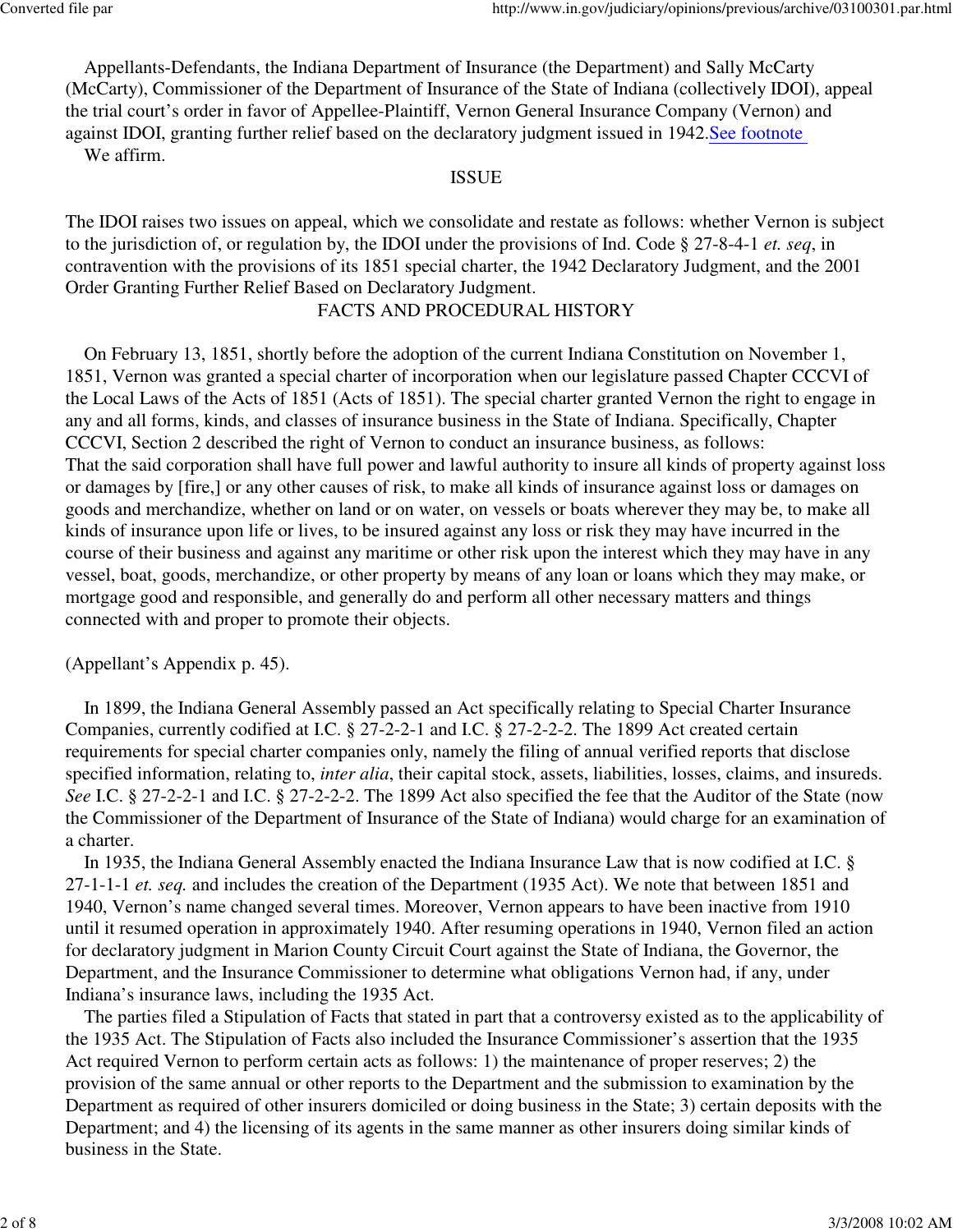Vernon specifically sought a declaratory judgment because Vernon contended that the 1935 Act was inapplicable because the Indiana Constitution prohibited the General Assembly from enacting any law that would impair, abrogate, restrict, or in any manner affect the powers of the General Assembly granted Vernon under its special charter. Vernon also claimed that the General Assembly never intended to cover special charter companies with the 1935 Act.

On July 2, 1942, the trial court ruled in favor of Vernon. The 1942 Declaratory Judgment stated, in pertinent part, the following:

[Vernon] was lawfully incorporated under and pursuant to its special charter of incorporation, being a Special Act of the General Assembly of Indiana of 1851 approved February 13, 1851, being Chapter CCCVI of the Local Laws of the Acts of 1851, incorporating the plaintiff under the name "Vernon Insurance, Life and Trust, Trading and Manufacturing Company" of the town of Vernon, Jennings County, Indiana; and said special charter as granted by aid Act of 1851 has not been repealed, amended, abrogated, forfeited, or lost or impaired in any manner or from any cause whatsoever, and said charter is still in full force and effect; and said plaintiff is now a lawfully existing corporation, its name having been changed by proceedings in the Jennings Circuit Court, Jennings County, Indiana, to Vernon General Insurance Company.

That [Vernon] is a domestic company duly authorized and qualified in the State of Indiana to engage in such business as granted by the terms of its special charter, and it is thereby duly authorized and qualified to engage in any and all forms, kinds and classes of insurance business in the State of Indiana.

That the contracts of insurance of [Vernon] are entitled to be accepted and approved by any public officers wherever such officers are empowered, permitted or required by law to accept or receive tendered contracts of Insurance of companies duly authorized and qualified to do insurance business in the State of Indiana.

That said Act of 1851 constitutes a binding, effective contract between the State of Indiana and [Vernon], which the State of Indiana cannot lawfully repeal, amend or abrogate, or alter in any manner as to impair the obligation of such charter or of the Company's rights thereunder.

That [Vernon] is subject to such reasonable supervisory regulation, as hereinafter more specifically referred to, as the Legislature may enact respecting the general conduct of [Vernon's] affairs engaging in the insurance business, which do not interfere with, obstruct or impair [Vernon's] exercise and enjoyment of the privileges granted by said special charter.

That the provisions of Sections 1 and 2 of Chapter CXXXIV of the Acts of 1899, pages 220, of the Indiana General Assembly entitled "An Act to require Insurance Companies organized by special act of the General Assembly of the State of Indiana to file annual reports with the Auditor of the State" constitute the reasonable regulations enacted by the General Assembly regulating the conduct of the affairs of [Vernon,] and [Vernon] shall make the reports therein required to the Insurance Commissioner, defendant herein, as successor to the Auditor of the State in matters pertaining to Insurance.

That [Vernon] and [Vernon's] officers, agents and employees are not subject to the provisions of the any statute of Indiana relating to the subject of Insurance, save and except for Sections 1 and 2 of said Chapter CXXXIV of the Acts of 1899, and more particularly are not subject to any purported regulations contained in Chapter 162 of the Acts of 1935 of the Indiana General Assembly know as the "Indiana Insurance Law"; and except to the extent provided in said Act of 1899, [Vernon] is not subject in any manner to the jurisdiction of the defendant Insurance Commissioner or the Department of Insurance of the State of Indiana.

That [Vernon] is duly authorized and qualified to engage in the insurance business in the State of Indiana without obtaining a certificate of authority from the defendant Insurance Commissioner as required under said Insurance Act of 1935, but the plaintiff shall be entitled to receive from said defendant Insurance Commissioner a certificate or statement evidencing the compliance by [Vernon] with said provisions of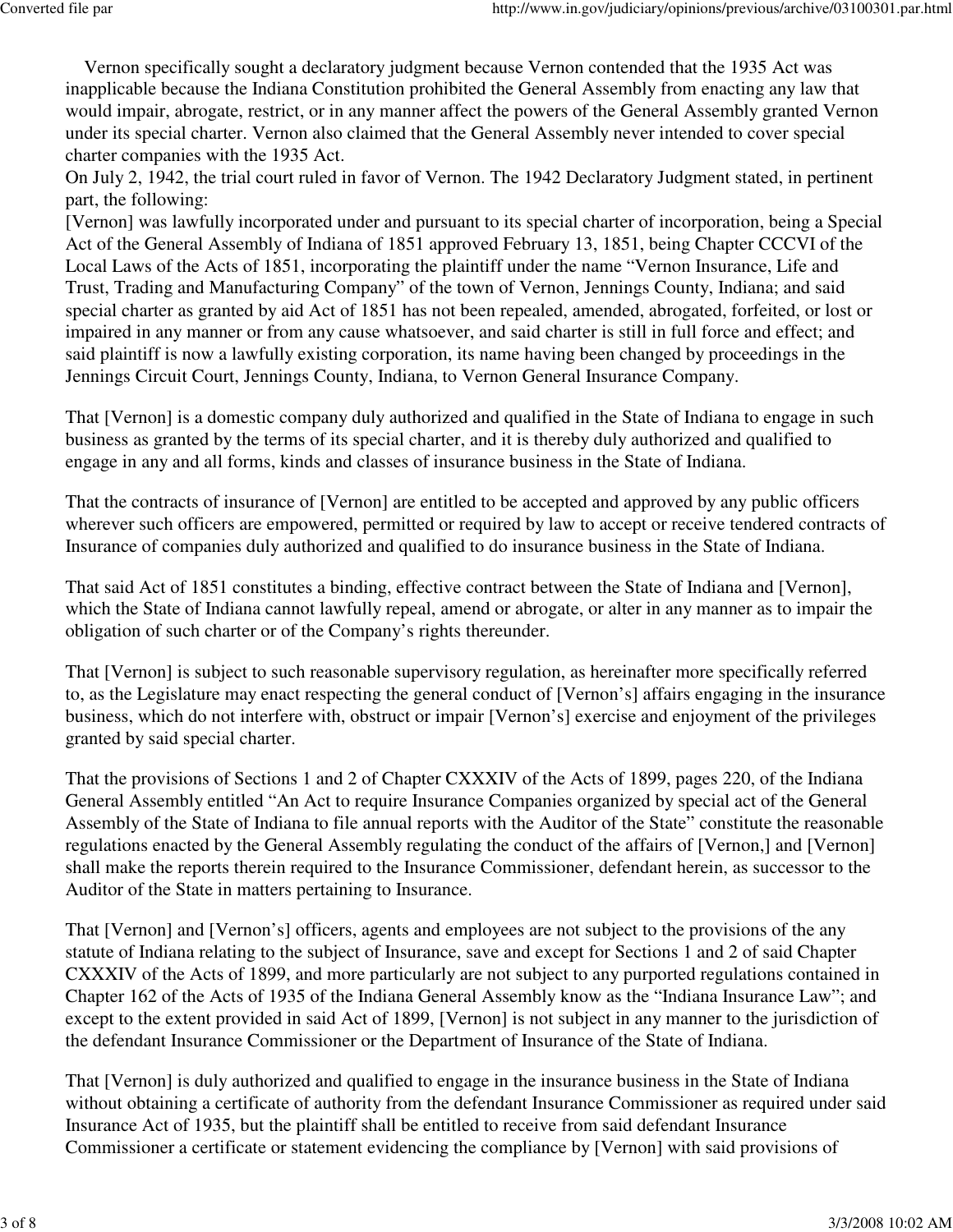Sections 1 and 2 of said Act of 1899 when [Vernon] has filed the report required thereby, but in no event shall the obtaining of a certificate from the [Commissioner] be deemed a condition precedent to plaintiff's right to do [] insurance business in the State of Indiana.

(Appellant's App. pp. 23-5). The 1942 Declaratory Judgment also stated that the IDOI waived its motion for a new trial and all parties waived their right to appeal. Therefore, the 1942 Declaratory Judgment was a final judgment.

 In 1952, the Attorney General issued its Official Opinion No. 78. This opinion stated that special charter insurance companies were not subject to statutes enacted in 1949 relating to the business of insurance, even though the statutory language intended to include them. Specifically, the Attorney General noted that special charters were subject to special insurance reporting statutes that had not been repealed, I.C. § 27-2-2-1 and I.C. § 27-2-2-2, and as a matter of statutory construction, a later general statute would not affect special provisions of an earlier statute that was not repealed.

 In 1961, the Indiana General Assembly enacted the Model Act (1961 Act) for the Regulation of Credit Life Insurance and Credit Accident and Health Insurance, now codified at I.C. § § 27-8-4-1, *et. seq.* I.C. § 27-8-4-1 states the purpose of the Model Act as follows:

The purpose of this chapter is to promote the public welfare through the establishment of unified and consistent rules relating to the implementation and administration of the laws of this state pertaining to credit life insurance and credit accident and health insurance; such as insurances are defined and limited in this chapter.

This Chapter further purports to regulate insurers authorized to provide credit insurance in Indiana, by requiring a license issued by the Commissioner of the Department. Since at least 1946, Vernon has sold credit insurance in Indiana and has reported it to the Department in accordance with the 1899 Acts. Vernon does not have a license issued by the Commissioner of the Department. However, the following is an excerpt of a 1964 Department letter sent to Vernon concerning its position on the licensing of Vernon's agents: The Department recognizes the position of the Company and is aware that the Vernon General Insurance Company exists and does business in Indiana by authority granted it by the Indiana General Assembly and is not operating by or under the authority of the Department of Insurance of the State of Indiana. No license or Certificate of Authority to the Company by this Department is anticipated or required.

It is the position of the Department that as the Department has no authority over [Vernon] and as [Vernon] is not subject to any insurance law except Sections 1 and 2 of the Acts of 1899, the Department may not require [Vernon] to license its agents nor would the agents of [Vernon] be subject to the supervision of the Department in their capacity as agent of their "principal," the Vernon General Insurance Company.

(Appellant's App. p. 33). Clearly, the Department acknowledged that it had no authority over Vernon. Specifically, the Department could not require Vernon to license its agents, nor could it supervise Vernon's agents. Vernon was only subject to the special reporting statutes for charter insurance companies under I.C. § 27-2-2-1 and I.C. § 27-2-2-2, *i.e.*, Section 1 and 2 of the Acts of 1899, unless it voluntarily came under the supervision of the Department.

In 1973, the General Assembly recodified the Indiana statutes in the Indiana Code. Under the recodification, I.C. § 1-1-1-2 repealed all acts prior to the codification of the law with the exception of certain acts. The special act that created Vernon's charter, Local Acts of 1851, Chapter CCCVI, was not one of the acts with an exception from the repeal. However, I.C. § 1-1-1-6 states, in pertinent part, that the Code does not affect the "rights, privileges or liabilities accrued, remedies provided, duties imposed, penalties incurred, or proceedings begun before the effectiveness of this Code." Moreover, in 1980, the Attorney General, in part of Official Opinion No. 80-22, cited its 1952 opinion for the proposition that "general acts pertaining to insurance companies do not apply to special charter companies created by the General Assembly prior to the adoption of the Indiana Constitution of 1851." (Appellant's App. p. 31).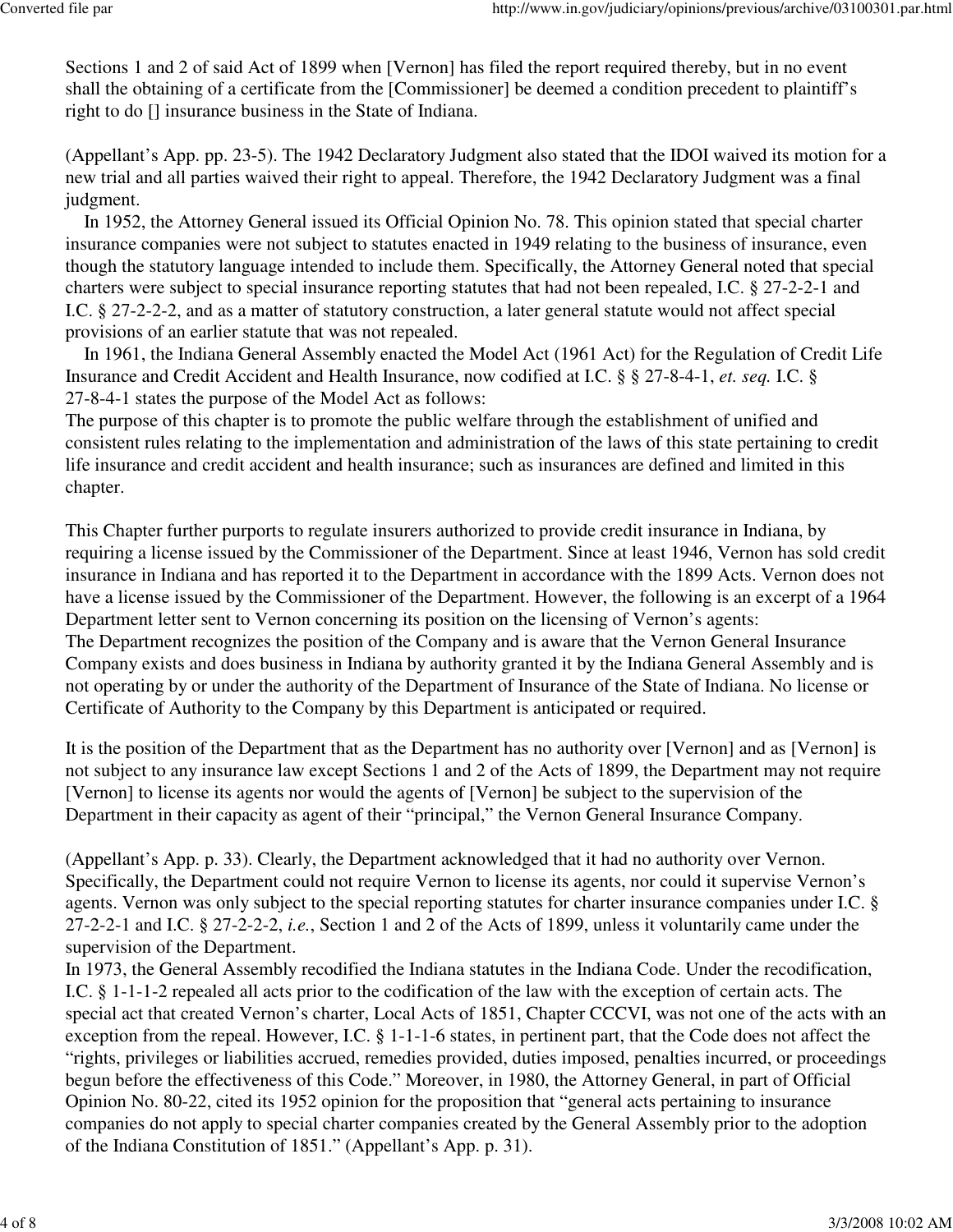On October 17, 2000, the Department filed a Statement of Charges against Vernon. The Department learned that Vernon was offering to sell credit insurance for a 50% commission, and informed creditors that they did not have to be licensed with the Department to sell Vernon's product. The offer exceeded the Department's regulations, which placed a ceiling on the commission for the sale of credit insurance at 42.5% with a maximum of 35% paid to the creditor. Consequently, the Department requested a cease and desist order pursuant to I.C. § 27-4-1-6, prohibiting Vernon from selling credit insurance except in accordance with Indiana law and regulations. The Department also asked that Vernon be fined in the maximum amount allowed by law.

 On May 7, 2001, Vernon filed its Petition for Further Relief Based on Declaratory Judgment, precipitated by the administrative charges discussed above. Vernon claimed that the Department was misinforming customers and competitors that Vernon was violating the law. After the IDOI answered the petition, the trial court ordered the parties to submit briefs in support of their respective positions. According to the Chronological Case Summary, the trial court received the supporting briefs from both parties on June 25, 2001. The trial court also heard oral argument on June 25, 2001.

On June 28, 2001, the trial court entered is Order Granting Further Relief Based on Declaratory Judgment, holding that the 1942 Declaratory Judgment remained in full force and effect. Accordingly, the trial court enjoined the Department from acting in contravention with the 1942 Declaratory Judgment Order. The Order Granting Further Relief Based on Declaratory Judgment provides as follows:

[Vernon,] having filed its Petition for Further Relief based on Declaratory Judgment entered in Cause No. 58293 on July 2, 1942,

And [IDOI,] having objected thereto.

And the Court, having heard arguments on the Petition in open court on June 25, 2001 and being duly advised in the premises, now finds that the special charter conveyed to Vernon in 1851 remains in full force and effect.

The Court further finds that its Declaratory Judgment dated July 2, 1942 remains in full force and effect and hereby renews the same as if fully set out herein.

IT IS THEREFORE ORDERED that the Indiana Department of Insurance be and hereby is ENJOINED from its efforts to regulate Vernon or its agents in violation of its rights as a Special Charter Insurance Company and from disparaging or otherwise misinforming any person or entity as to Vernon's Special Charter status in such a fashion as to imply that Vernon or it agents are "under investigation" or subject to "pending charges" or that those doing business with Vernon "may be subject to fines, jail, or both."

(Appellant's App. pp. 11-2).

This appeal followed.

### DISCUSSION AND DECISION

At the outset, we note that pursuant to Ind. Code § 34-14-1-8, Vernon did not receive or seek a new declaratory judgment. Rather, Vernon sought and received further relief under an existing declaratory judgment. I.C. § 34-14-1-8 provides:

Further relief based on a declaratory judgment, or decree may be granted whenever necessary or proper. The application for further relief must be by petition to a court having jurisdiction to grant the relief. If the application is deemed sufficient, the court shall, on reasonable notice, require any adverse party whose rights have been adjudicated by the declaratory judgment or decree to show cause why further relief should not be immediately granted.

Moreover, it is well settled that an appeal may be validly waived by agreement of the parties. *Southern*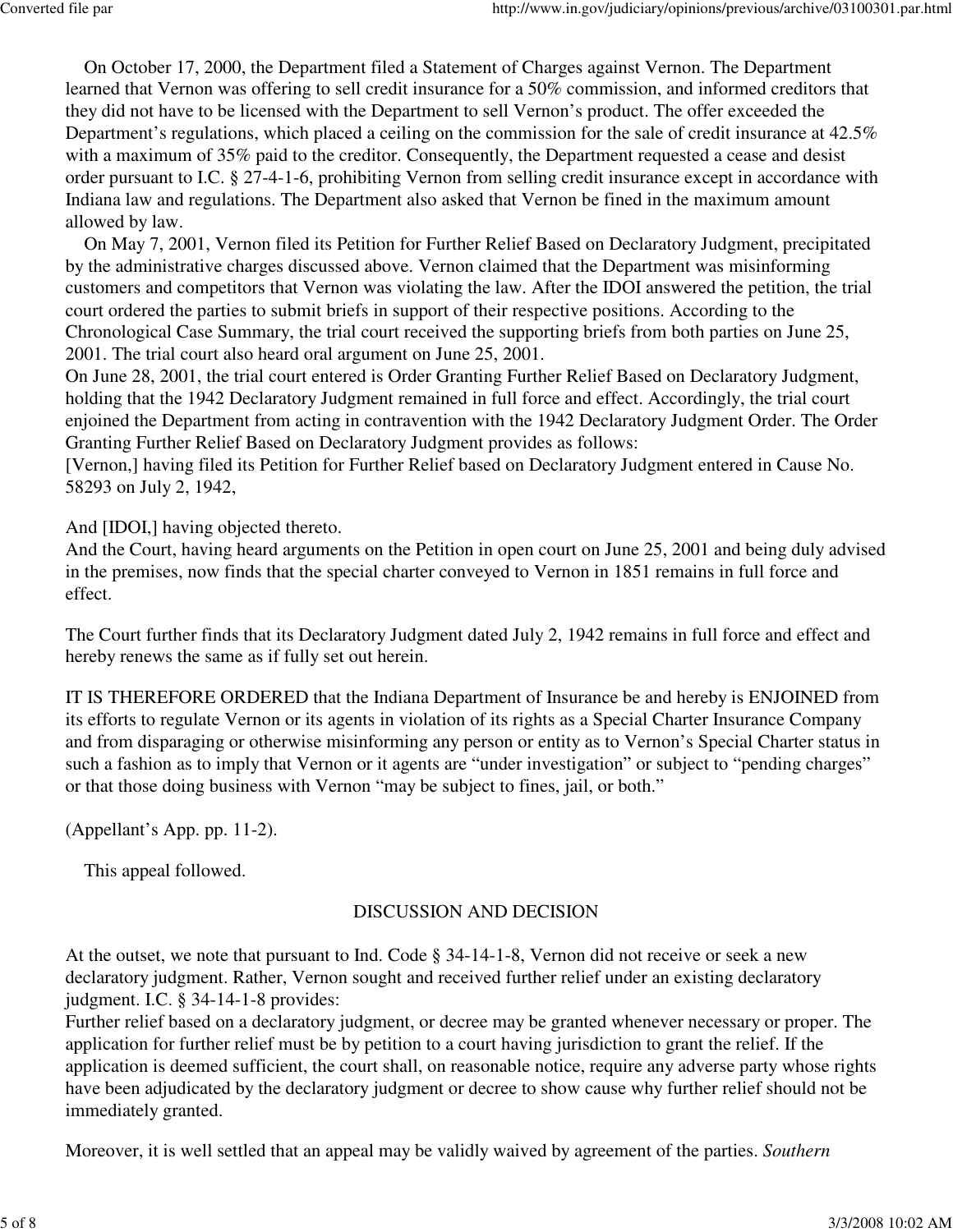*Indiana Power Co. v. Cook*, 182 Ind. 505, 107 N.E. 12, 14 (1914) ("A stipulation waiving the right to appeal is valid and binding and bars an appeal taken in violation of its terms. An objection to the appeal may be properly taken in the appellate court by a motion to dismiss based on the agreement. The appeal is dismissed.").

 As mentioned above, the 1942 Declaratory Judgment states, "July 2, 1942 Defendants waive motion for new trial and all parties waive right to appeal, and above judgment rendered final." (Appellant's App. p. 25). Accordingly, the 1942 Declaratory Judgment binds the IDOI. The IDOI admitted that it waived its rights to a new trial and the right to appeal in its Response to Petition for Further Relief. (*See* Appellant's App. p. 39). Thus, we find that the trial court properly granted the 2001 Order Granting Further Relief based on Declaratory Judgment.

In the present case, the IDOI argues that it has supervisory authority over Vernon relating to credit insurance because the 1942 Declaratory Judgment did not decide the issue of credit insurance. Specifically, the IDOI argues that nothing in the 1851 special charter precludes the legislature from exercising control over Vernon's conduct in the credit insurance business pursuant to its police powers. Therefore, the IDOI maintains that the General Assembly's 1961 legislation (I.C. § 27-8-4-1 *et seq*.) regulating the conduct of the credit insurance business in Indiana is valid and applicable to Vernon.

To support its claim of authority, we find that the IDOI disregards the context of Vernon's special charter, key language from the 1942 Declaratory Judgment, and its own prior opinions on the subject of Vernon's special charter. Vernon's charter is one of perpetual existence so long as it complies with corporate organizational laws and the insurance laws directed to special charter companies. There are no allegations in the Statement of Charges filed by the Department on October 17, 2000, that Vernon violated any applicable laws or regulations. Because Vernon has maintained its status in accordance with its special charter, the cases cited by the IDOI construing the enforcement of charters against the charter companies are inapplicable here. *See Bank of Commerce v. Wiltsie*, 53 N.E. 950, 955 (Ind. 1899); *Union Insurance Company v. State*, 401 N.E.2d 1372, 1375-77 (Ind. Ct. App. 1980); *State on the relation of Weir v. Dawson*,16 Ind. 40 (Ind. 1861). These cases are distinguishable because Vernon was properly organized and no expiration date was given on its special charter.

Here, the special charter granted to Vernon in 1851 included the right to insure all kinds of property against risk, including the lives of the insured, any loss or risk incurred in the course of business, or "other risk upon the interest which [the insured] may have in any … property by means of any loan or loans that [the insured] may make, or mortgage good and responsible, and generally do perform all other necessary matters and things connected with and proper to promote their objects." (Appellant's App. p. 45). This language clearly includes the right and privilege to issue credit life and credit accident and health insurance.

The special charter granted to Vernon conveys many rights and privileges. However, the charter does not provide for regulation by IDOI, nor does the charter subject Vernon to subsequent state insurance laws. The IDOI's reliance on Section 6 of Acts of 1851 to support its claim that Vernon is subject to its regulation is misplaced. (Appellant's Br. pp. 12-3). This section of the special charter relates to the management and organization of Vernon. The last proviso is to be read in conjunction with the paragraph, not on its own as the IDOI suggests. However, even on its own, the proviso refers to the organization of the company. Therefore, under this language, Vernon is only subject to the state laws respecting corporate organization and procedure. Thus, this language does not bring Vernon's charter under the regulation of IDOI and its insurance laws. In fact, the 1942 Declaratory Judgment specifically states, "Vernon is not subject to the provisions of any statute of Indiana relating to the subject of insurance…." (Appellant's App. p. 24) (emphasis added). Here, the IDOI argues that a new regulation or statute gives it the ability to relitigate its relationship with Vernon. However, this interpretation defeats the purpose of the 1942 Declaratory Judgment. The 1942 Declaratory Judgment limited Vernon's regulation to the provisions of the 1899 Act, *i.e.* I.C. § 27-2-2-1 and I.C. § 27-2-2-2, and specifically prohibited other regulation by the Department.

The rights and privileges granted under the special charter to Vernon include the ability to issue credit insurance. The charter does not require Vernon to be regulated by subsequent legislation; rather, it is the right of Vernon to decide whether or not to avail itself of subsequent regulations. When the new legislation passed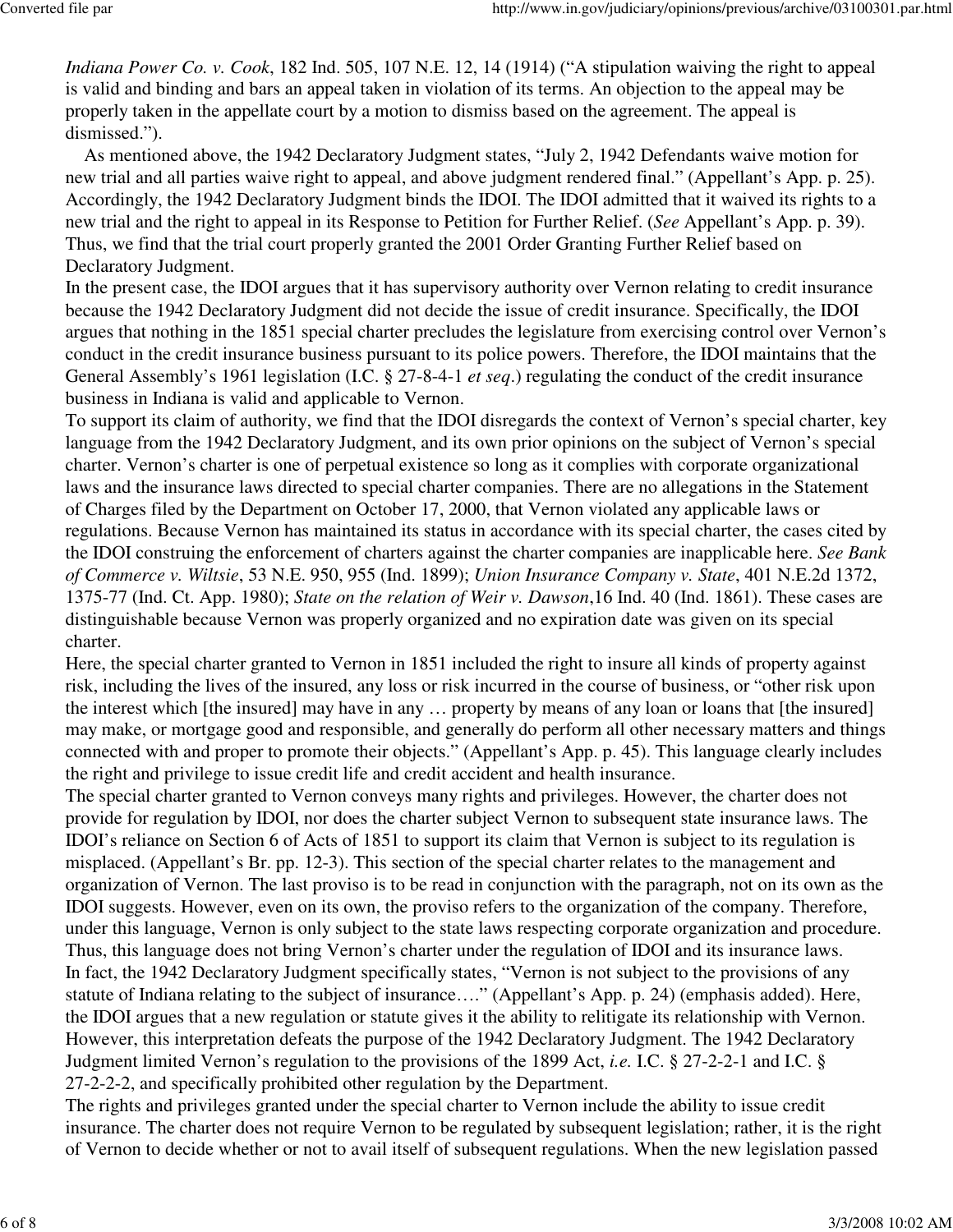in 1935 that created the Department and enacted the State's insurance laws, the parties litigated the matter. After a bench trial, the trial court found that Vernon was not subject to regulation by the Department or any statutes regulating insurance other than those applicable to special charter companies, *i.e.* I.C. § 27-2-2-1 and I.C. § 27-2-2-2. The subsequent enactment of credit insurance statutes cannot alter the scope of Vernon's special charter or the 1942 Declaratory Judgment.

As set out above, we note that the Attorney General issued several opinions that confirmed the expansive scope of Vernon's special charter. We also point out that the 1964 letter that the Department sent to Vernon stating that the Department did not have any authority over Vernon.

In the instant case, the issue is the same issue that was litigated in 1942: whether Vernon is subject to regulation under any general Indiana statute relating to the subject of insurance other than the 1899 Act, or to the jurisdiction or regulation of the IDOI. A trial court of competent jurisdiction ruled in favor of Vernon. Therefore, the IDOI is barred by the doctrine of res judicata. *See Indiana Ins. Co. v. American Community Services*, 718 N.E.2d 1147, 1155 (Ind. Ct. App. 1999) (controversy adjudicated in former action between the same parties rendered on the merits by a court of competent jurisdiction precludes the repetitive litigation of the same dispute). Because the matter of the scope of Vernon's special charter has already been litigated and decided, the IDOI is also barred from raising the issue by the doctrine of collateral estoppel. *See Sullivan v. American Community Services, Inc.*, 605 N.E.2d 134, 137 (Ind. 1992).

Next, the IDOI claims that the trial court erred in granting further relief based on the 1942 Declaratory Judgment in its 2001 Order Granting Further Relief Based on Declaratory Judgment. Specifically, the IDOI asserts that in 1973 the General Assembly repealed the legislation of 1851 that established the special charter of Vernon. We disagree.

 As mentioned above, in 1973 the General Assembly recodified Indiana statutes in the Indiana Code and repealed all acts prior to the codification of the law with the exception of certain acts. It is true that the Act creating Vernon's special charter was not among the exceptions listed in I.C. § 1-1-1-2. However, a later section of the Indiana Code preserved the special charter of Vernon. Specifically, I.C. § 1-1-1-6 states: Sec. 6. Preservation of Penalties, Offenses, Rights, Liabilities….

This Code does not affect rights, privileges, or liabilities accrued, remedies provided, duties imposed, penalties incurred, or proceedings begun before the effectiveness of this Code….

Clearly, Vernon's special charter was a right and privilege accrued before the effectiveness of the Code, and therefore, remains in full force and effect today.

The record reflects that Vernon has continuously acted in accordance with the terms of its special charter. There is no evidence that Vernon needed to assert the rights under its charter or the 1942 Declaratory Judgment until the Department filed its Statement of Charges on October 17, 2000. The charges prompted Vernon to seek further relief based on the 1942 Declaratory Judgment. The IDOI claims that Vernon's challenge of the 1973 repeal of the Acts of 1851 should be considered void under the doctrine of laches. However, we find that the elements of laches are not satisfied. Vernon has continuously acted within the terms of its special charter by filing annual reports with the Department in accordance with I.C. § 27-2-2-1 and I.C. § 27-2-2-2. Moreover, Vernon has promptly asserted its rights every time the IDOI has challenged its status as a special charter.

 Our Supreme Court noted that the Indiana Code was "merely a compilation of the existing law of the State … [and] the existing law as recognized in I.C. § 1-1-1-6 is preserved." *DeWeese v. State*, 282 N.E.2d 828, 831 (Ind. 1972) (citations omitted). Accordingly, we find that the Acts of 1851, which granted Vernon's special charter, were still in existence when the laws were codified and preserved in 1973. This conclusion is supported by a 1951 Attorney General Opinion, which noted, "statutes are to be considered prospective, unless the intention to give a retrospective operation is clearly expressed, and not even then, if by such construction, the act would divest vested rights." (Appellee's App. pp. 9-10). The preservation clause in I.C. § 1-1-1-6 makes certain that vested rights in existence prior to enactment of the Indiana Code in 1973 were not divested.

After Vernon's special charter was created in February of 1851, the Indiana Constitution was adopted on